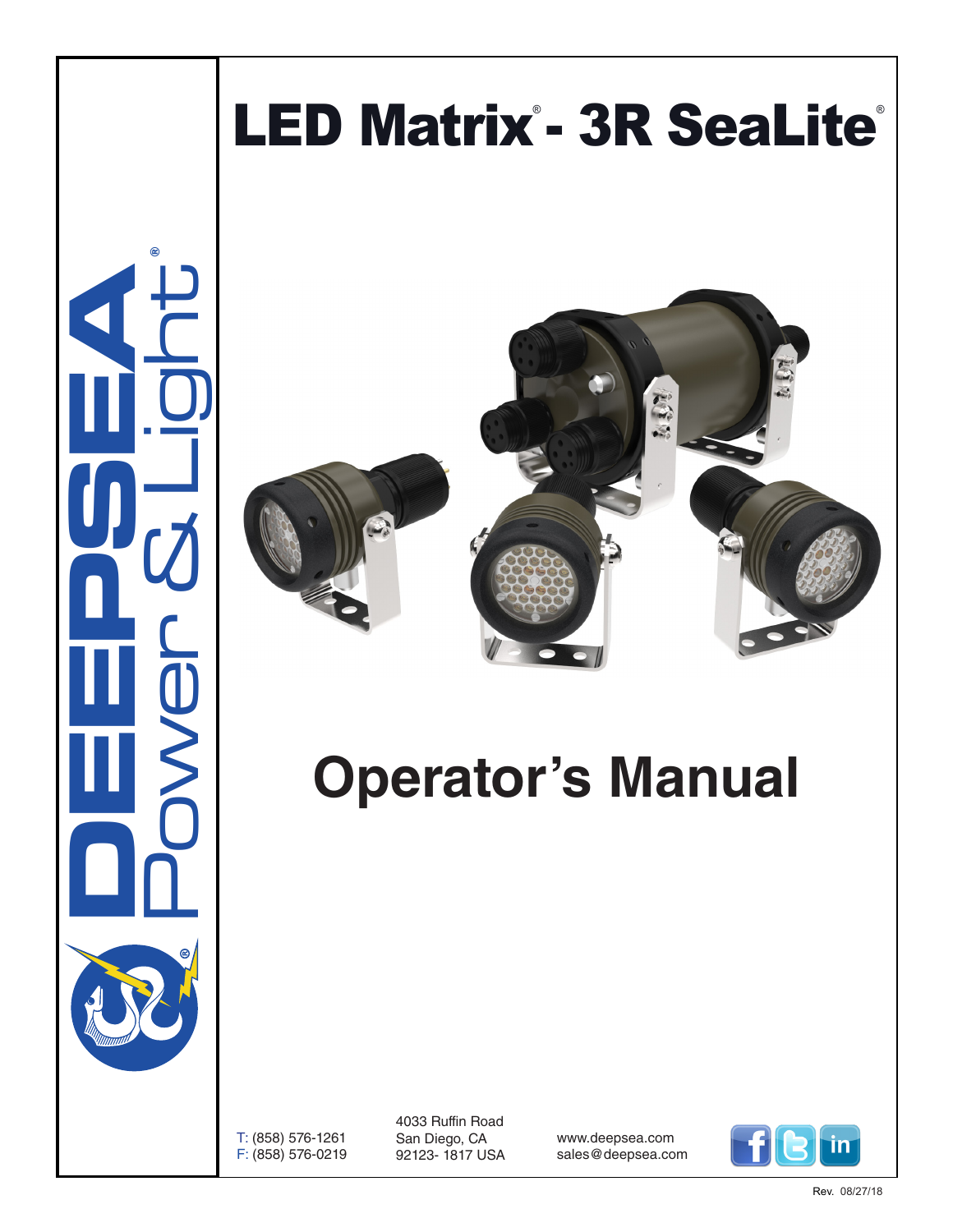# **Specification Overview**

| <b>Mechanical Specifications</b>                  |                                                                                                        |  |  |  |
|---------------------------------------------------|--------------------------------------------------------------------------------------------------------|--|--|--|
| <b>Body Material</b>                              | Hard Anodized Aluminum (7075)                                                                          |  |  |  |
| <b>Window Material</b>                            | Sapphire                                                                                               |  |  |  |
| <b>Mounts</b>                                     | High Strength Stainless Steel Yoke (standard)                                                          |  |  |  |
| <b>Weight of Ballast</b>                          | Air: 3.49 kg [7.7 lbs]<br>Water: 1.53 kg [3.38 lbs]                                                    |  |  |  |
| <b>Weight of Light Head</b>                       | Air: 0.35 kg [0.8 lbs]<br>Water: 0.23 kg [0.5 lbs]                                                     |  |  |  |
| <b>Implodible</b><br><b>Volume of the Ballast</b> | 737.42 cm <sup>3</sup> [45 in <sup>3</sup> ]                                                           |  |  |  |
| <b>Environmental Specifications</b>               |                                                                                                        |  |  |  |
| <b>Depth Rating</b>                               | 6,000 m [20,000 ft]                                                                                    |  |  |  |
| <b>Test Pressure</b>                              | 10,000 psi                                                                                             |  |  |  |
| <b>Operation Temp.</b>                            | 10° C to 40° C [14° F to 104° F]                                                                       |  |  |  |
| <b>Optical Specifications</b>                     |                                                                                                        |  |  |  |
| <b>Color</b>                                      | Standard: Day Light White<br>Optional: Red, Blue                                                       |  |  |  |
| <b>Lumens in the Water</b>                        | 18,000 Lumens Typical<br>(measured with all 3 light-heads on)                                          |  |  |  |
| <b>Color Temp</b>                                 | Standard: 5000K - 6500K                                                                                |  |  |  |
| <b>Beam Pattern (FWHP)</b>                        | $F$ lood: $77^\circ$<br>Medium: 52°                                                                    |  |  |  |
| <b>Electrical Specifications</b>                  |                                                                                                        |  |  |  |
| <b>Input</b>                                      | 85 - 150 VAC @ 50/60Hz, 75 - 200 VDC, 375W max<br>150 VAC - 250 VAC @ 50/60Hz, 200 - 300 VDC, 375W max |  |  |  |
| <b>Dimming</b>                                    | AC phase control dimmer                                                                                |  |  |  |



*\* Specifications subject to change without notice*. 2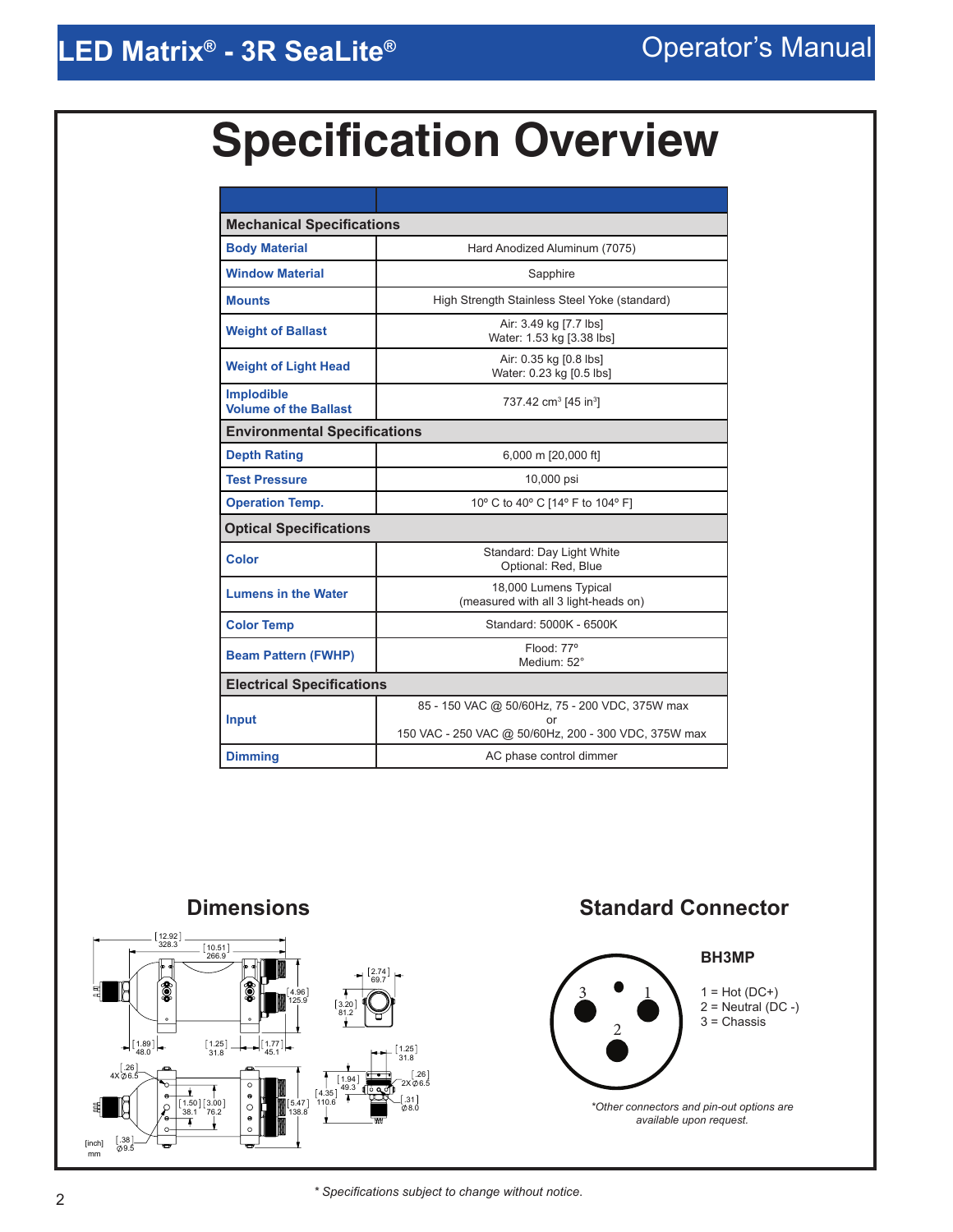# Table of Contents

| Table of Contents <b>Exercise Contents Exercise Contents Exercise Contents Exercise Contents</b> |       |
|--------------------------------------------------------------------------------------------------|-------|
| Safety Symbols <b>Elections</b> 4                                                                |       |
|                                                                                                  |       |
| Pre Dive Inspection <b>Exercise Construction</b> 5                                               |       |
| Post Dive Inspection <b>Election</b> 25 5                                                        |       |
|                                                                                                  | $5-6$ |
|                                                                                                  |       |
|                                                                                                  |       |
|                                                                                                  |       |
|                                                                                                  |       |
|                                                                                                  |       |
|                                                                                                  |       |
|                                                                                                  |       |
|                                                                                                  |       |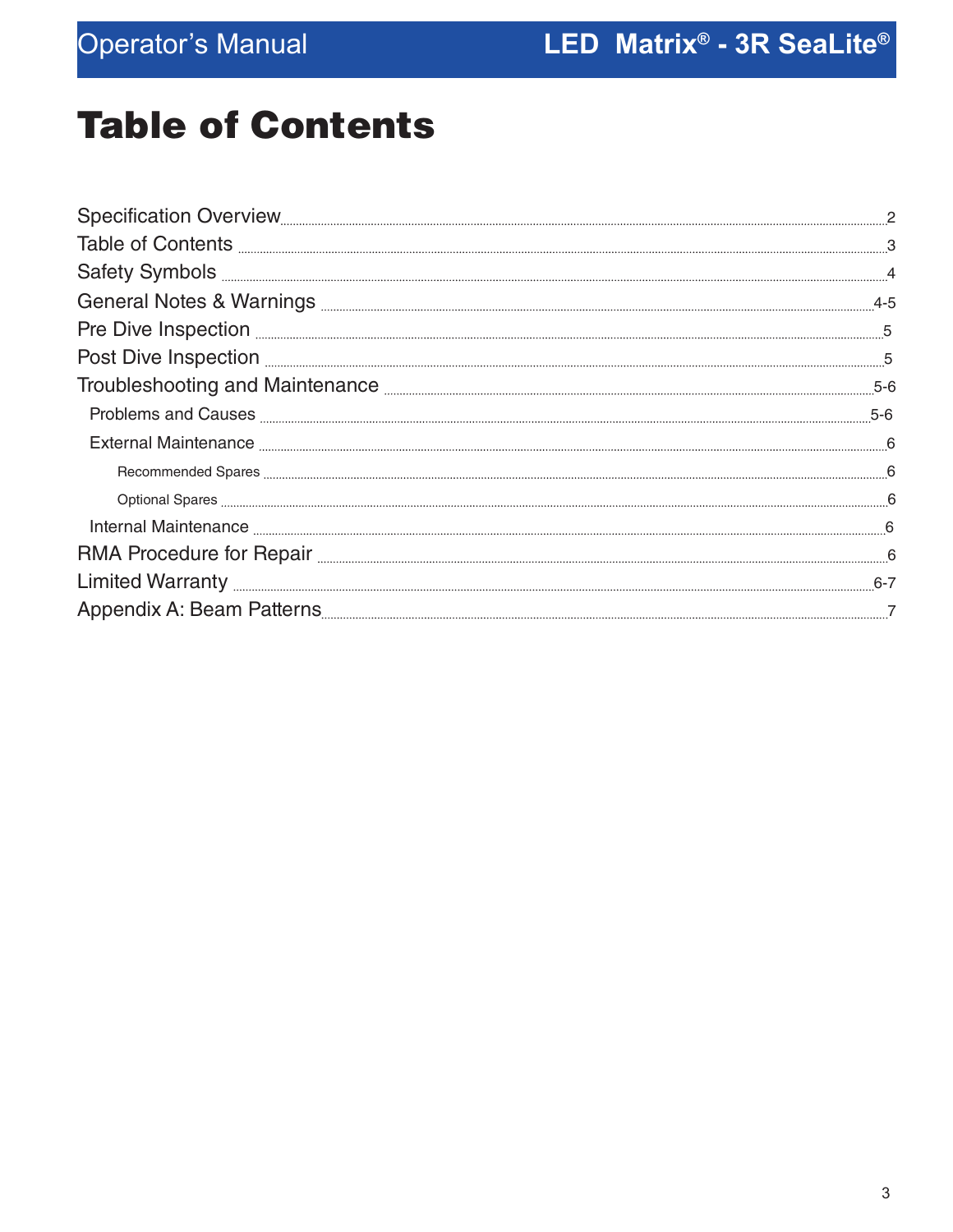## **LED Matrix<sup>®</sup> - 3R SeaLite<sup>®</sup> All the Convertision Convertision Manual**

### Safety Symbol

In this operator's manual and on the product, safety symbols are used to communicate important safety information. This section is provided to improve understanding of these symbols.



This is the safety alert symbol. It is used to alert you to potential personal injury hazards. Obey all safety messages that follow this symbol to avoid possible injury or death.

DANGER indicates a hazardous situation which, if not avoided, could result in death or serious injury.  $\mathbf{\hat{a}}$  danger

WARNING indicates a hazardous situation which, if not avoided, could result in damage to the product or bodily harm.  $\hat{N}$  warning

CAUTION indicates a hazardous situation which, if not avoided, could result in minor or moderate injury. A CAUTION



NOTICE indicates information that relates to the protection of property.

This symbol means read the operator's manual carefully before using the equipment. The operator's manual contains important information on the safe and proper operation of the equipment.

This symbol means always wear safety glasses with side shields or goggles when handling or using this equipment to reduce the risk of eye injury.

This symbol indicates the risk of electrical shock.

### General Notes & Warnings

Do not run this LED Matrix- 3R SeaLite outside the recommended voltage range.

Do not operate any high voltage electrical equipment without using a Ground Fault Interrupt circuit for safety, especially when divers are in the water!

Do not remove the set screws in the collar on the LED Matrix- 3R SeaLite body as these hold the light body and light head together.

#### $\triangle$  WARNING

After each deployment, carefully check to make sure the light has not flooded by shaking and listening for water, or visual inspection for moisture inside the LED window. Also look into the holes on the forward bracket and verify the head is tightly mated to the rear housing. It is possible for some lights to partially flood and then reseal themselves while underwater. Upon surfacing, the light would then be internally pressurized, a potentially dangerous situation. Additionally, if the power remains on when the light has partially flooded, it is possible for electrolytic generation of an explosive mixture of hydrogen and oxygen gases. If a light appears flooded upon removal from the water as evidenced by water or moisture on the inside of the window, it should be treated as potentially dangerous. Make sure that the power is disconnected as soon as a flooded condition is suspected. Point the light away from persons and valuables.

The LED Matrix -3R SeaLite's Diver Bottle has a unique design to prevent possible internal pressure buildup in that the Driver Bottle housing will 'pop' slightly between the housing and the remote cap and relieve any internal pressure over 100 psi. Make a visual inspection after each deployment to ensure that the housing and remote cap are not askew. Also look into the holes on the forward bracket (remote cap end with 3 connectors) and verify that the Driver Bottle housing is tightly mated to the remote cap. If the head looks slightly askew or if the housing and remote cap do not look tight, do not re-deploy until investigating with care and opening the housing to check for leakage. In all cases, be sure the housing is re-seated properly before re-deployment.

#### $\mathbf A$  DANGER

A Ground Fault Interrupt should be used whenever high voltage lights are being utilized; when divers are in the water this is especially critical! Do not operate AC-powered lights without a GFCI! Additionally, all high voltage lights should be case grounded for safety.

The light uses a 'high side driver', which means the LED light engine is connected directly to the line. DO NOT allow personnel to come into contact with the LED connections while the light is energized as lethal voltages will be present. Contact DSPL for further information if this is not clear.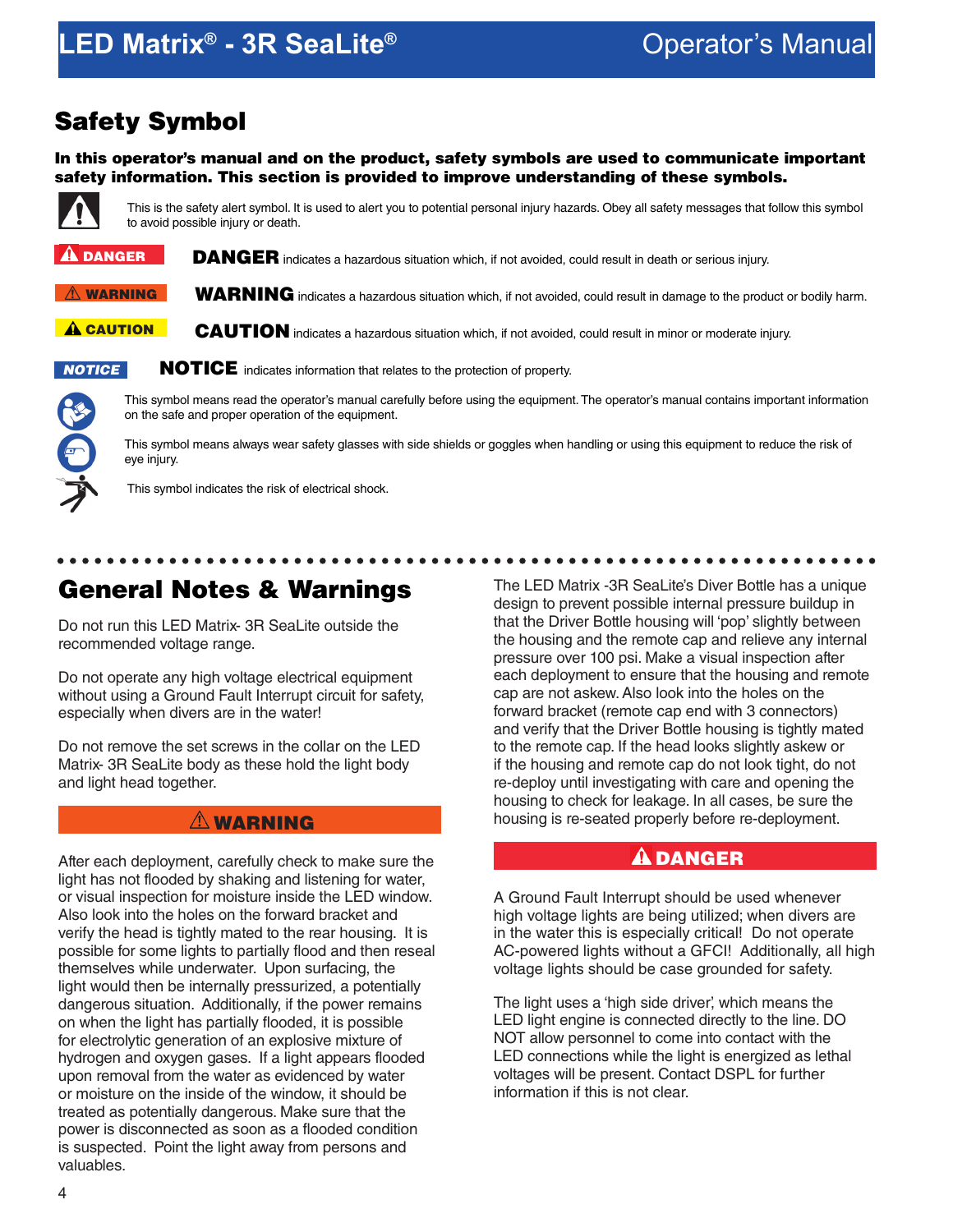#### **A** WARNING

The LED Matrix- 3R SeaLite has thermal protection designed into the LED light engine and the electronic driver. If the light is operated in air for an extended period of time the useful life the LED's may degrade and the external temperature of the housing will reach temperatures that may be painful to human touch. If the light is operated briefly for testing purposes in air, be sure to let it cool down for a couple of minutes before immersing it in water to minimize thermal shock to the components. It is also a good idea to turn the light off a few seconds prior to removing it from the water as part of normal recovery procedures, as this will minimize buildup of scale on the LED window and housing components.

The LED Matrix- 3R SeaLite is made from superior strength aluminum alloy 7075 to make it as lightweight as possible. It has been hard anodized and fitted with strategically placed sacrificial zinc anodes to resist corrosion of the body. Be sure to regularly inspect these zincs for depletion and replace them before they are fully corroded. These lights are not designed for long term immersion of more than several weeks. Designers and end users must employ a system-wide corrosion prevention scheme that includes this strong, but less noble metal.

### Pre Dive Inspection:

Ensure the connectors are tight. Occasionally twisting of the connector occurs when unscrewing the locking sleeve which will cause it to loosen from the body. Should this occur, tighten the connector until you feel the connector body engage the housing, and then apply additional light torque to fully seat. A loose connector may cause the light to flood.

- 1. Engage the locking sleeve and tighten to finger tight, never use a wrench.
- 2. Turn on light to check operation. Turn off and let cool before deployment.
- 3. Check conditions of anodes. Clean and replace as needed.

### Post Dive Inspection:

- 1. Rinse your LED Matrix- 3R SeaLite in fresh water after every dive.
- 2. Check conditions of anodes. Clean and replace as needed.
- 3. Wipe sapphire port with a soft clean towel
- 4. Occasionally remove the crash guard and inspect for signs of corrosion or biofouling.

5. Grease threads of 316SS screws with AquaShield Lubricant for improved corrosion resistance.

### Troubleshooting and

### Maintenance:

#### Problems and Causes

There are three main elements of your LED Matrix-3R SeaLite to consider when a problem is detected.

- 1. Power connector and cable
- 2. Driver and interface board, including the fuse
- 3. Remote light heads and their respective cables and connectors

If your LED Matrix-3R SeaLite is not operational, make certain power is being delivered to the mating connector on the appropriate pins. If power is being supplied please follow the table below for troubleshooting procedures.

| Problem                   | <b>Problem Cause</b>       | Recommended<br>Action                                                      |
|---------------------------|----------------------------|----------------------------------------------------------------------------|
| Light doesn't<br>turn on. | Not plugged in.            | Secure all connec-<br>tions                                                |
|                           | GFCI tripped.              | Check light for<br>obvious problems,<br>then reset GFCI.                   |
|                           | Cable Defective.           | Check continuity<br>from one end to the<br>other. Meg test if<br>possible. |
|                           | Insufficient volt-<br>age. | Make sure power is<br>adequate.                                            |
|                           |                            | Check position<br>of phase control<br>dimmer.                              |
|                           | Fuse blown.                | Return to factory.                                                         |
|                           | Interface board<br>blown.  | Return to factory.                                                         |
|                           | Driver board<br>blown.     | Return to factory.                                                         |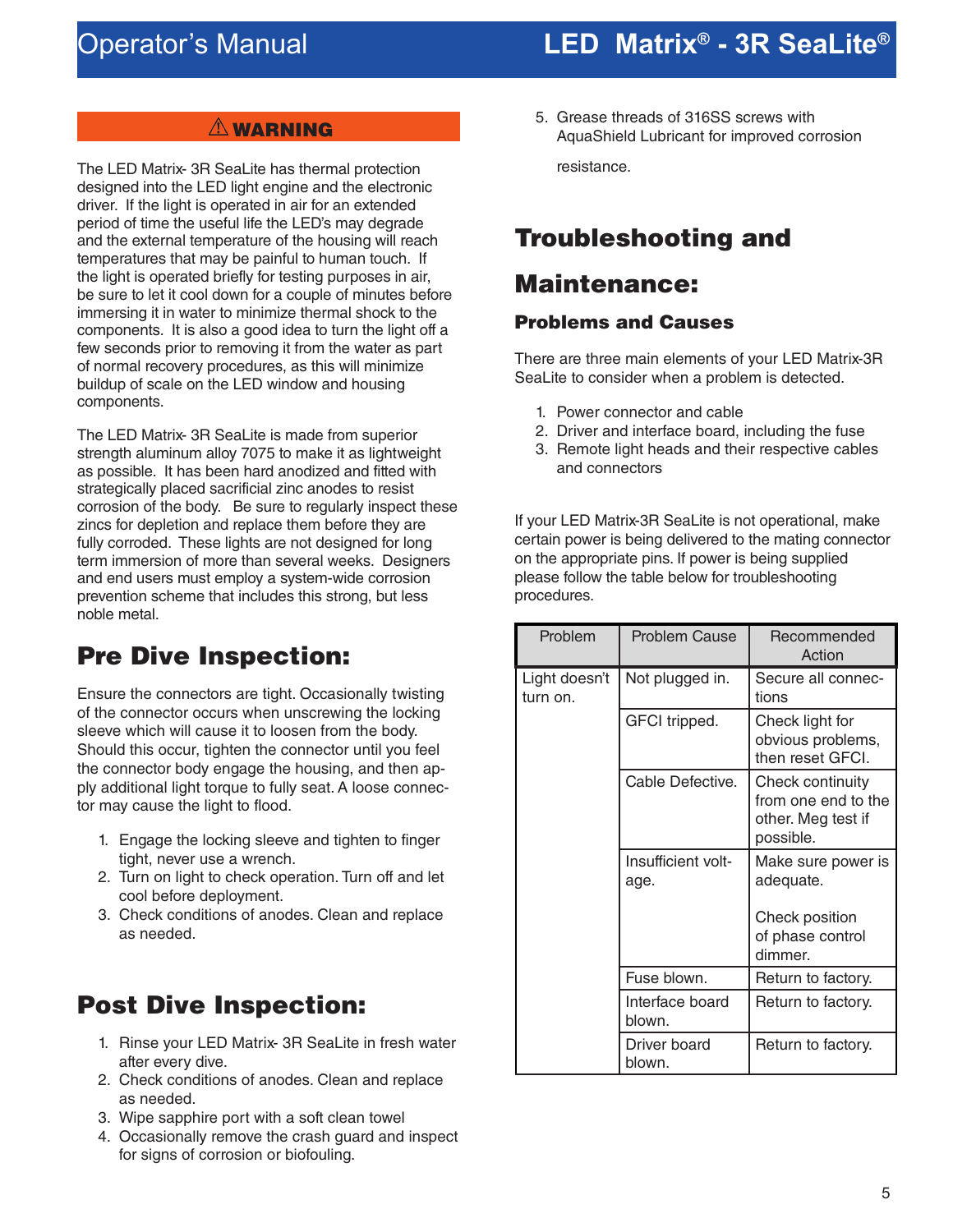| Light<br>flooded. | Water on interior.   Check for internal<br>pressure by loos-<br>ening connector. |
|-------------------|----------------------------------------------------------------------------------|
|                   | Return to factory.                                                               |

#### External Maintenance

#### **Recommended spares:**

- 1 ea: O-Ring service kit (lint-free wipes (Kimwipes), isopropyl alcohol, DC-111 Silicone Grease, food grade silicone lubricant, dustoff canned air, brass or plastic O-ring removal tool)…. User Supplied
- 1 ea: AquaShield Lubricant 14oz.... User **Supplied**
- 1 ea: LED Matrix-3R SeaLite O-Ring spares kit (P/N: 712-025-607-0A-03)
- Includes 8 ea. Spare collar bracket screws (P/N: 712-025-082-0A-01)
- 1 ea: LED Matrix-3R SeaLite Replacement Anode Set (P/N: 712-025-608-0A-03)

#### **Optional Spares:**

● 1 ea: Crash Guard (P/N: 712-025-098-0A)

#### Replacing the Zinc Anodes

Tools required: Flat blade screwdrivers, Pliers

- 1. Be certain the LED Matrix-3R SeaLite is powered off.
- 2. Using the flat blade screwdriver, remove the 6 screws holding the crash guard to the body. Remove crash guard.
- 3. Using pliers, unscrew the worn anodes.
- 4. Clean surface of light body under anodes with soft cloth and isopropyl alcohol.
- 5. Using AquaShield Lubricant, lube both sides of the nylon washers, external threads of the anode bolt, base of the anodes, internal threads of the mounting hole on the lighthead, and on the surface of the lighthead under the anode.
- 6. Install anodes in lighthead finger tight.
- 7. Using pliers on body of anode, apply LIGHT torque to slightly compress nylon washer. Don't worry about scratching the anode, it will corrode anyway. If excess lubricant is in the tapped hole, the anode bolt will go in slowly as the excess lubricant is displaced and squeezes out.
- 8. Lubricate 316SS tapped screw holes with

AquaShield Lubricant.

- 9. Lubricate 316SS screws with AquaShield Lubricant.
- 10. Replace Crash Guard. Replace Screws. Using a flat blade screw driver, tighten to firm.

#### Internal Maintenance

There are no field serviceable parts. Return light to factory.

### RMA Procedure for Repair

Should it be necessary to return your light to the factory, leave the connectors partially unscrewed. For warranty and non-warranty repairs please contact DeepSea Power & Light for a RMA number prior to returning your item. Please have your light model number, serial number and any other pertinent information along with a description of the problem, on hand when you call, or include them in a fax or e-mail. When shipping your item, be sure that the freight is pre-paid (CODs will not be accepted) and that the RMA number is clearly printed on the outside of the box.

All shipments should be sent to the address below: **DeepSea Power & Light Attn: RMA #### 4033 Ruffin Road San Diego, CA 92123-1817 U.S.A Tel: (858) 576-1261 Fax: 858-576-0219**

**e-mail: RMA@deepsea.com**

### Limited Warranty

Seller warrants that the goods (except internal electronic components) sold under this contract will be free from defect in material and workmanship for a period of one year from the date of shipment from the factory, if they have been properly used. Internal electronic components are warranted for 90 days from the date of shipment from the factory, if they have been properly used. This warranty will be limited to the repair or replacement of parts and the necessary labor and services required to repair the goods. IT IS EXPRESS LY AGREED THAT THIS WARRANTY WILL BE IN LIEU OF ALL WARRANTIES OF FITNESS AND IN LIEU OF THE WARRANTY OF MERCHANTABILITY. This warranty is the exclusive and only warranty to pass with the goods under this contract. No agent, employee, or representative of the Seller has any authority to bind Seller to any information, representation, or warranty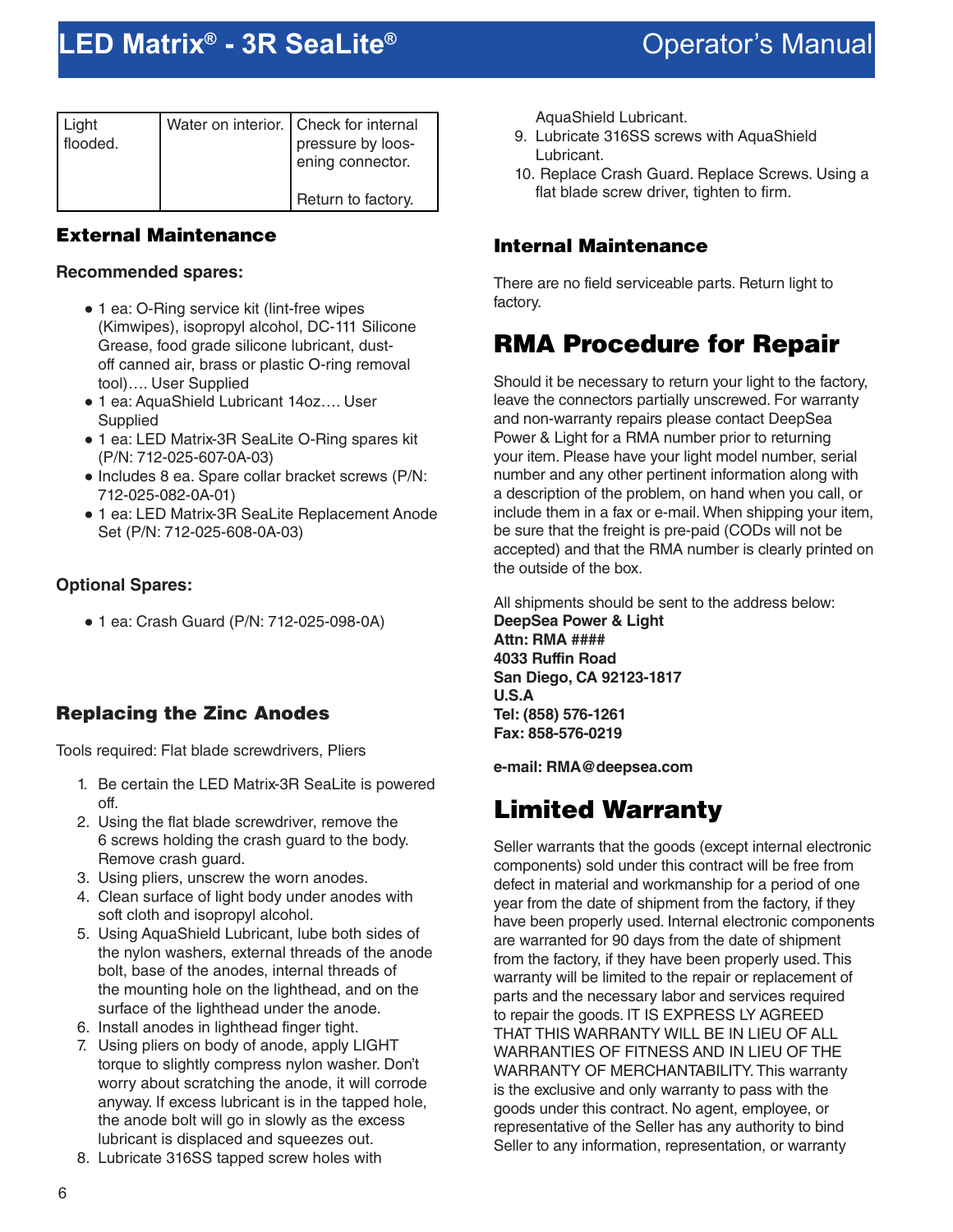### **LED Matrix® - 3R SeaLite** Operator's Manual **®**

concerning the goods sold under this contract, and unless an affirmation, representation, or warranty made by an agent, employee, or representative is specifically included within this contract, it will not be enforceable by Buyer. If notice of defect is given to DeepSea Power & Light LLC within such 90 day or one year warranty period, the sole obligation of DeepSea Power & Light LLC shall be to furnish new or repaired parts free of charge in exchange for parts which have been proved defective and does not include any other costs such as the cost of removal of the defective part, installation, labor, or consequential damages of any kind, the exclusive remedy being to require DeepSea Power & Light LLC to furnish such new parts. Under no circumstances shall the Buyer be entitled to recover any incidental damages as that term is defined in Commercial Code §2715.



www.deepsea.com sales@deepsea.com San Diego, CA 4033 Ruffin Road 92123-1817 USA T: (800) 487-3775 F: (858) 576-0219